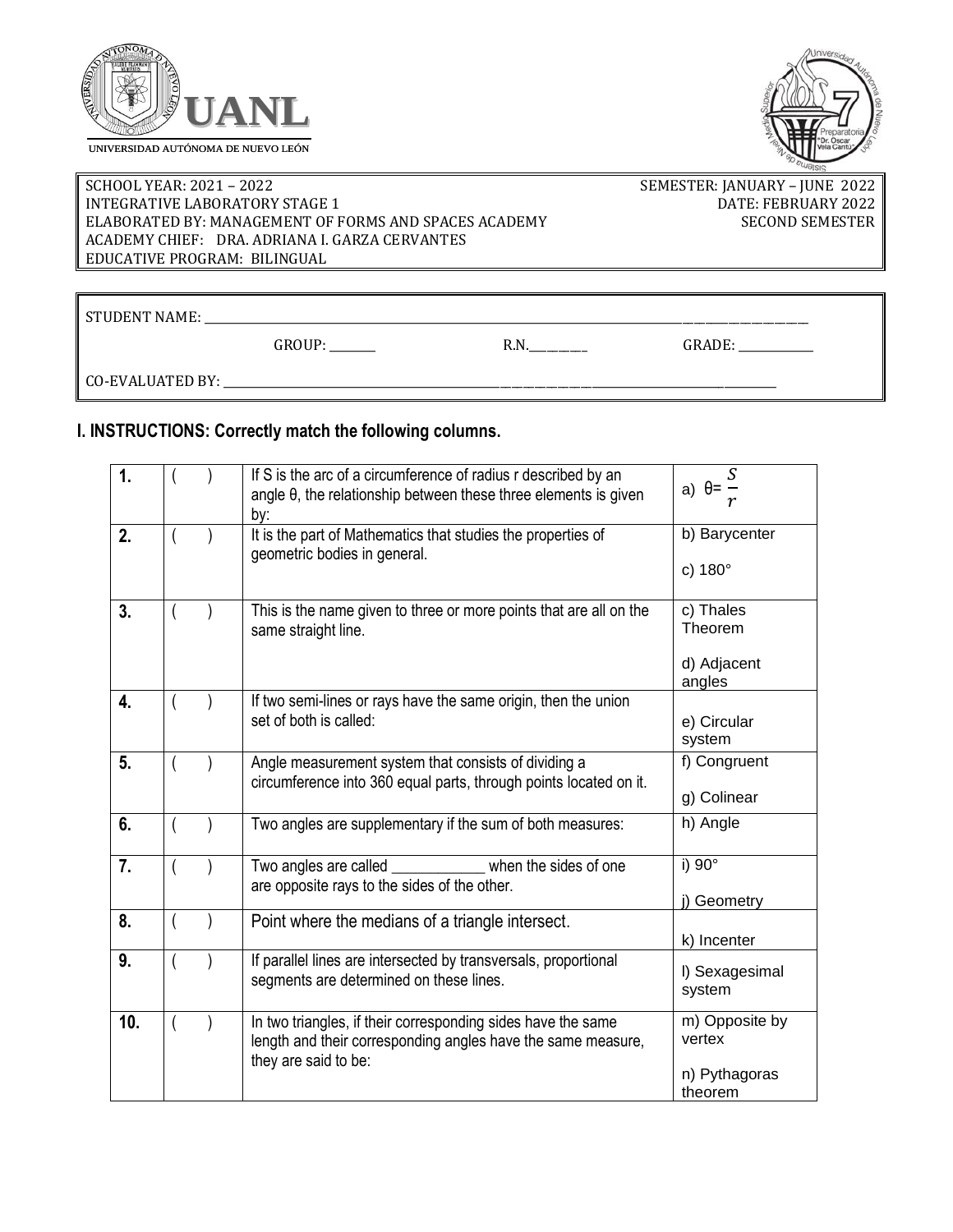**II. INSTRUCTIONS: Carefully read each reagent, perform the corresponding procedure and circle the correct answer. (Without the procedure your answer will not be valid).** 

11.- Convert 108° sexagesimal degrees into radians:

a) 
$$
\frac{3}{5}\pi
$$
 rad b)  $\frac{3}{2}\pi$  rad c)  $\frac{5}{3}\pi$  rad d)  $\frac{2}{3}\pi$  rad e)  $\frac{4}{3}\pi$  rad

12.- Convert 68° sexagesimal degrees into radians:

a) 1.36 rad. b) 0.38 rad. c) 2.63 rad. d) 1.44 rad. e) 0.87 rad.  
13. Transform 
$$
\frac{2}{5}\pi
$$
 radians into sexagesimal degrees:

a) 
$$
1.2566^{\circ}
$$
 b)  $72^{\circ}$  c)  $67^{\circ}$  d)  $92^{\circ}$  e)  $74^{\circ}$ 

14. In the following figure "S" represents the length of the arc, "x" the measure of the angle and "r" the measure of the radius. Calculate the value of the radius.



15. An engineer has designed a circular metal part for an electrical transport equipment. The following figure shows the design of the front view of the piece designed by the engenieer. If the length S of the arc AB is 142 cm and that of the radius is 21 cm. Find the measure of angle x in sexagesimal degrees.

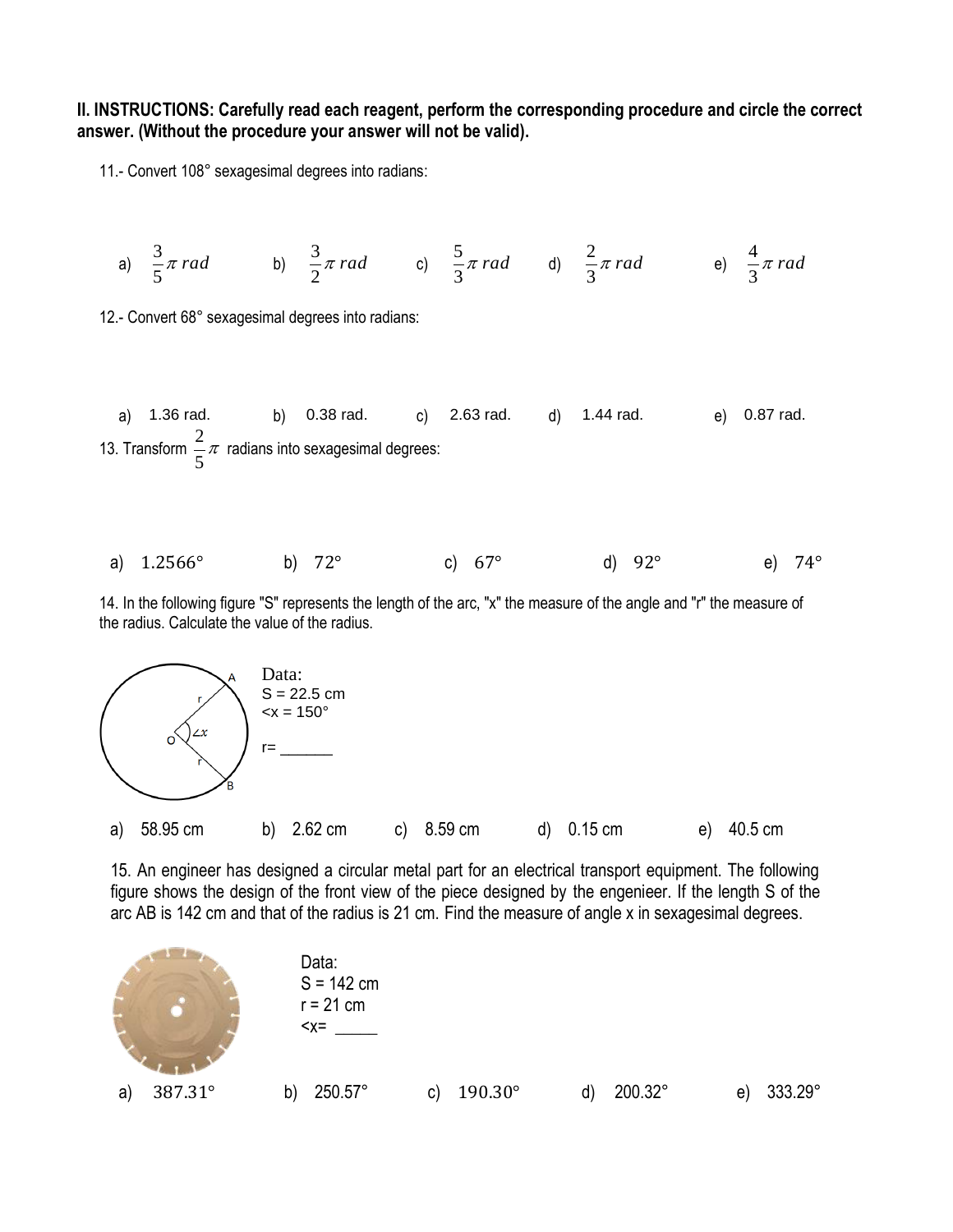| 16. Fill in the following table with the respective angles: Complementary, Supplementary and Conjugate. |  |
|---------------------------------------------------------------------------------------------------------|--|
|---------------------------------------------------------------------------------------------------------|--|

| <b>ANGLE</b> | <b>COMPLEMENT</b> | <b>SUPLEMENT</b> | <b>CONJUGATE</b> |
|--------------|-------------------|------------------|------------------|
| 35° 32′ 45"  |                   |                  |                  |
|              |                   |                  | 295° 43' 31"     |

17. Find the value of "x", if the angle  $DAC = \frac{3}{4}$  $\frac{3}{4}$  x and the angle  $BAD = \frac{5}{3}$  $rac{3}{3}$  x



18. Determine the measure of angle BOC for the following figure.



19. Calculate the value of "x", "y" and "z", considers that r1|| r2



 $x =$  $y =$ 

 $z =$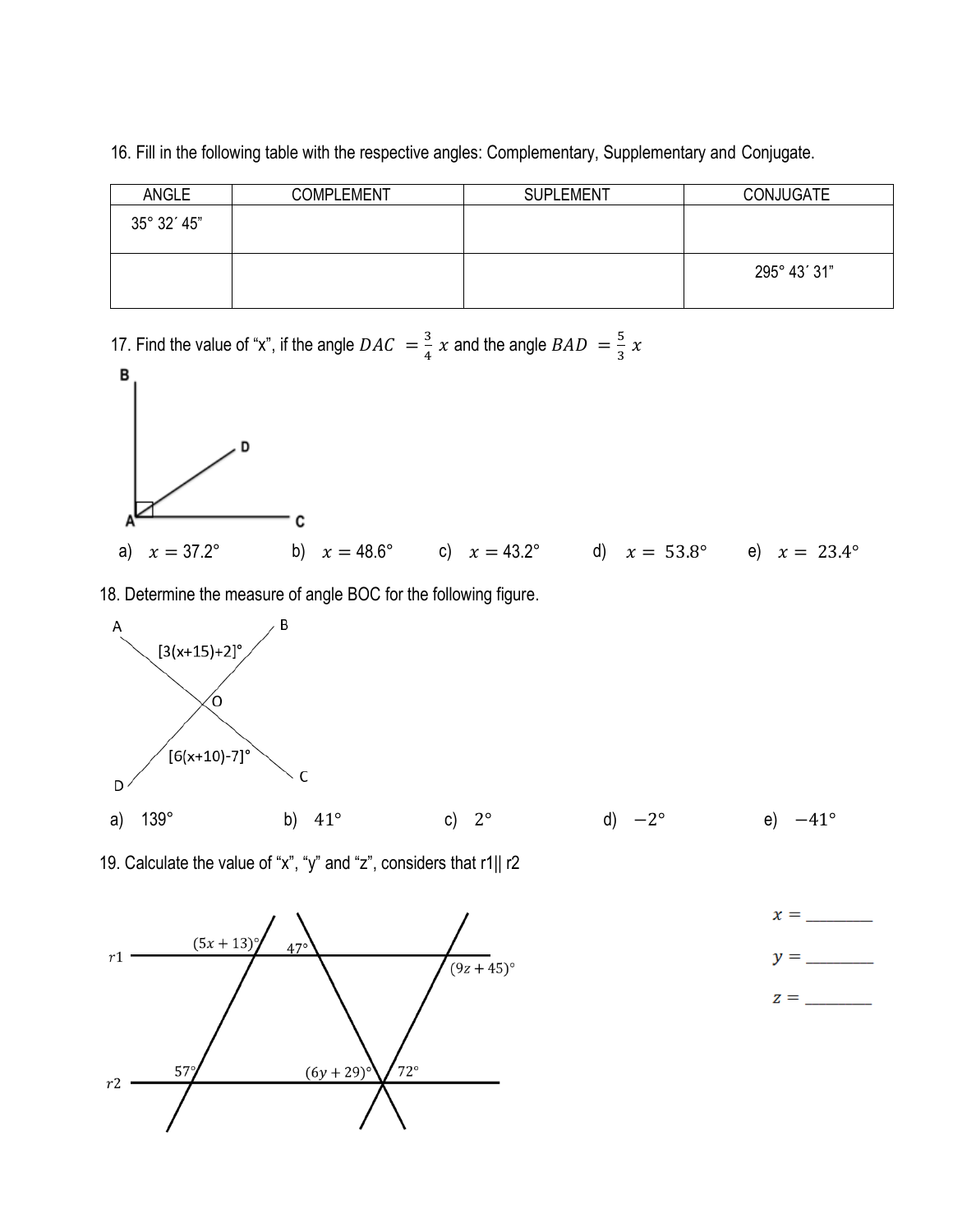20. Find the value of "x" and "y" if  $r_1$  and  $r_2$  are parallel lines and x>0.



|  | $x = 5$      | $x = 3$ | $x = 8$  | $x = 6$  | $x = 9$ |
|--|--------------|---------|----------|----------|---------|
|  | $\gamma = 8$ | $y=10$  | $y = 12$ | $y = 15$ | $v = 3$ |

21. Find the value of "x" and "y" in the following figure, considers AC || PQ.



22. Calculate the value of "x" in the triangle of the following figure.



a) 
$$
x = 3
$$
 b)  $x = 5$  c)  $x = 10$  d)  $x = 9$  e)  $x = 4$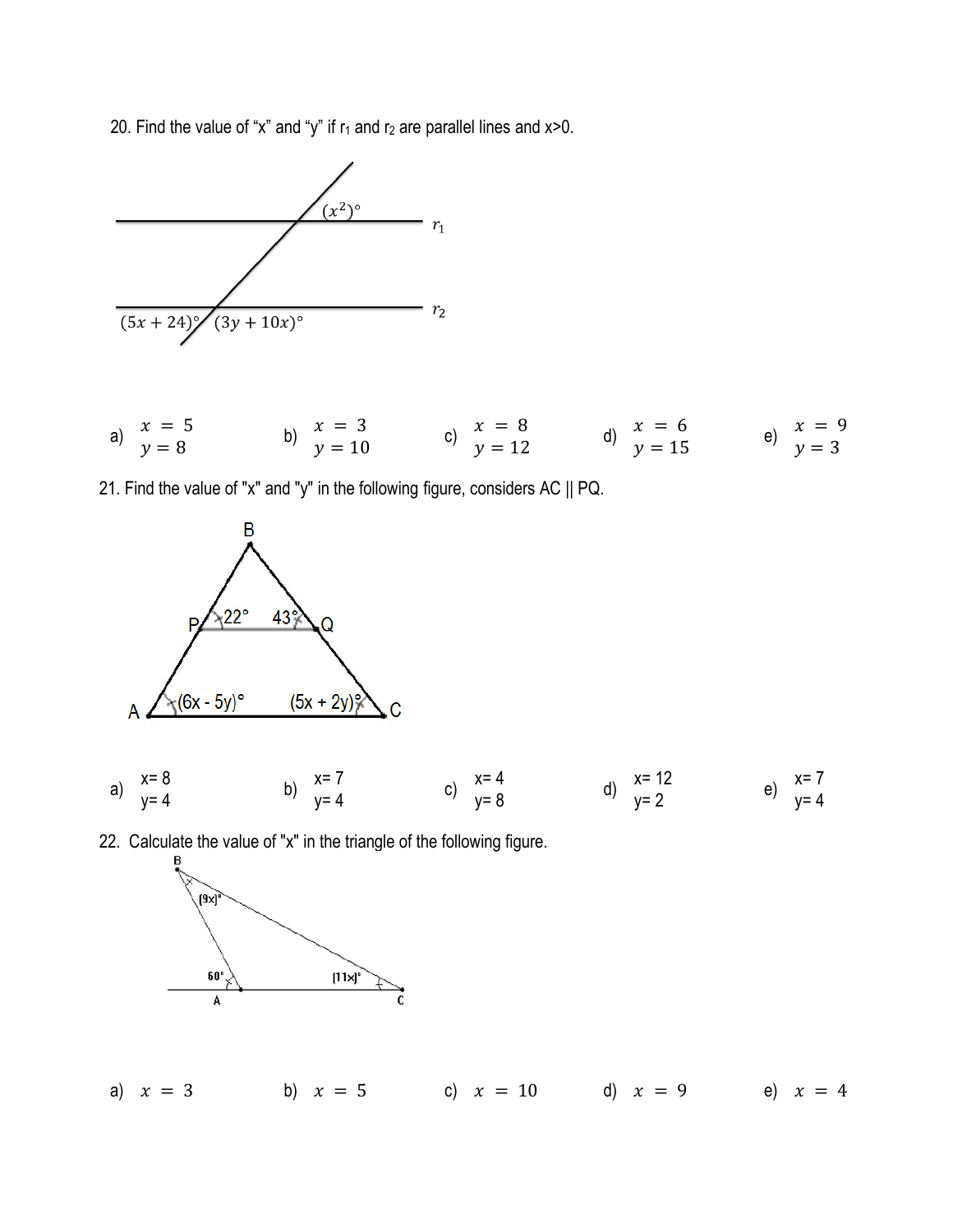23. In the following triangle calculate the value of the angle <BAC. Consider that BD is a bisector.



24. If A, B, and C are the interior angles of a triangle, whose values are A =  $(5x + 3)^\circ$ , B =  $(8x – 7)^\circ$ , and  $C = (2x - 11)^\circ$ , determine the measure of each them and select them from the answers given.



25. Demonstrate the theorem "The sum of the interior angles of a triangle is 180°." Considers CD||AB. (TIP: You can extend lines or add angles)



26. In the following figure SQ || RP, TR || QV and ST = VP. Demonstrate that ∆SQV ≅ ∆RPT